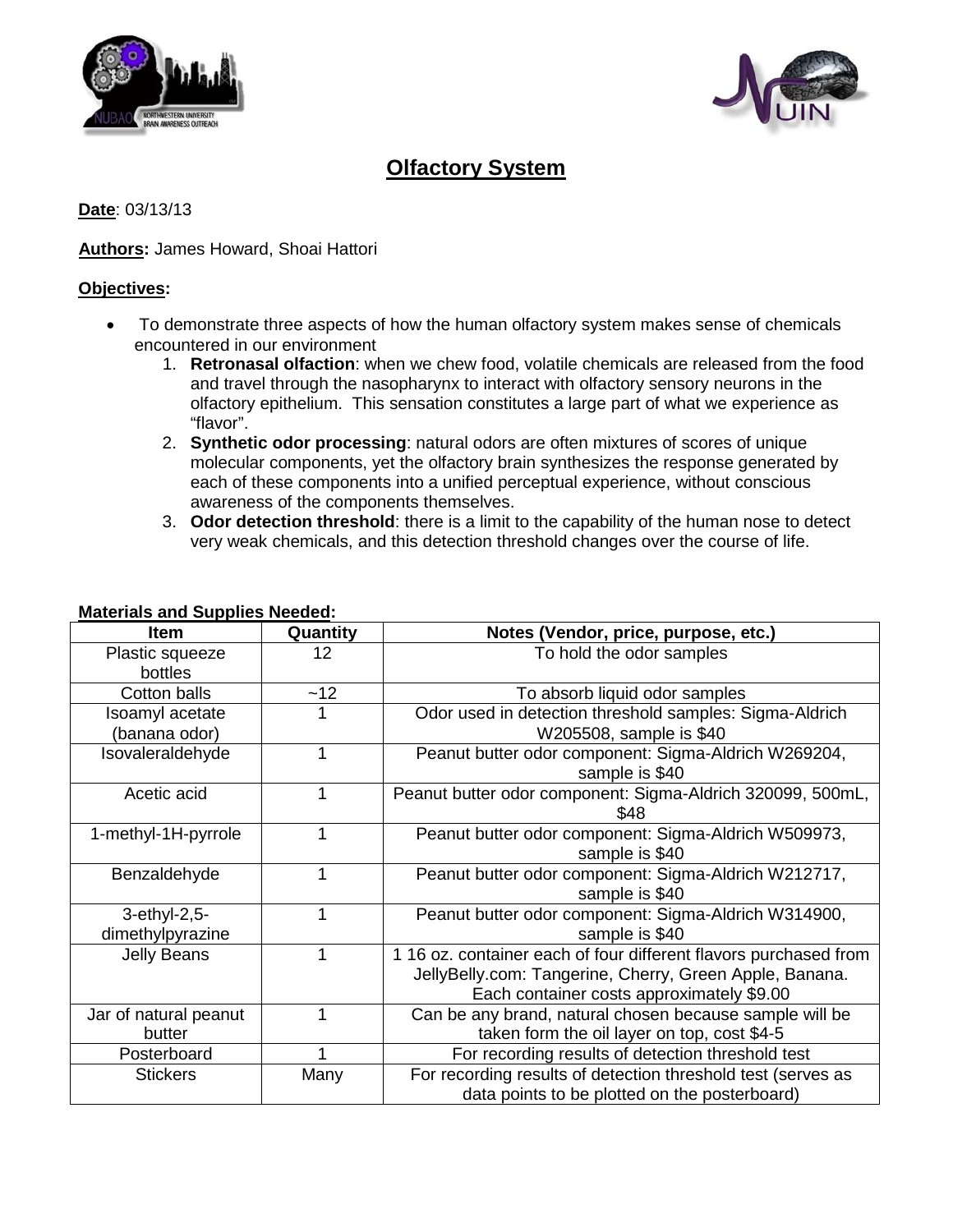# **Background Information / Activity Explanation :**

The human olfactory system is designed to sense volatile chemicals encountered in the environment. These chemicals interact with olfactory sensory neurons that line the olfactory epithelium in the back of the nasal cavity. Olfactory sensory neurons send electrical impulses to the olfactory bulb, which in turn projects to the primary olfactory cortex at the junction of the frontal and medial temporal lobe of the brain.

There are two primary ways that odorous molecules reach the nasal cavity. The first and most obvious is called **orthonasal olfaction**, where sniffing air through the nose brings the molecules to the olfactory epithelium. The second, less appreciated route is through **retronasal olfaction**, whereby odor molecules travel through the back of the throat (the nasopharynx) up to the nasal cavity. When we eat, retronasal olfaction provides much of the multisensory experience we know as "flavor", which also includes gustatory sensation from the tongue and somatosensory sensation from the mouth. An easy way to demonstrate the importance of retronasal olfaction for flavor is to simply pinch your nose the next time you take a bite.

A primary goal of sensory systems in general is to combine the brain signals generated by "low level" stimulus features into a single meaningful perceptual object. For example the image of a cup might consist of lines, contours, shading, and colors. Using our visual system we can recognize and describe these low level features, but also recognize the unified object as "cup". Using our olfactory system we can recognize combinations of molecules as distinct odors. For example, the smell of chocolate is a mixture of over 500 distinct molecules, yet we easily recognize this complex mixture as "chocolate". However, unlike the visual system, we do not have perceptual access to the low level features. Humans, in fact, are capable of picking out only 3 or 4 attributes of a smell, no matter how complex it is. The neural processes by which the olfactory brain generates these synthetic perceptual odor objects is an area of active research.

## **Procedures:**

## Retronasal Olfaction :

- 1. Mix jelly beans of different flavors/colors in a bowl.
- 2. Instruct participant to pinch their nose shut, close their eyes, and choose one jelly bean from the bowl at random
- 3. With eyes still closed, instruct participant to chew the jelly bean and attempt to guess the flavor
- 4. After the guess is made, participant can open eyes, un-pinch their nose and guess again
- 5. Should be very difficult to guess flavor with nose pinched because retronasal olfaction has been blocked

#### Synthetic Odor Processing:

- 1. Prepare diluted samples of each of the 5 peanut butter odor components. Pure (~98%) samples purchased from Sigma-Aldrich will be diluted in either mineral oil or diethyl phthalate.
- 2. Only 1mL of the diluted sample is needed. First make a 1% solution of each odor sample
- 3. Put one cotton ball into each squeeze bottle.
- 4. Pipette approximately 0.5mL of each diluted solution onto the cotton ball in each squeeze bottle and label them "C1-C5"